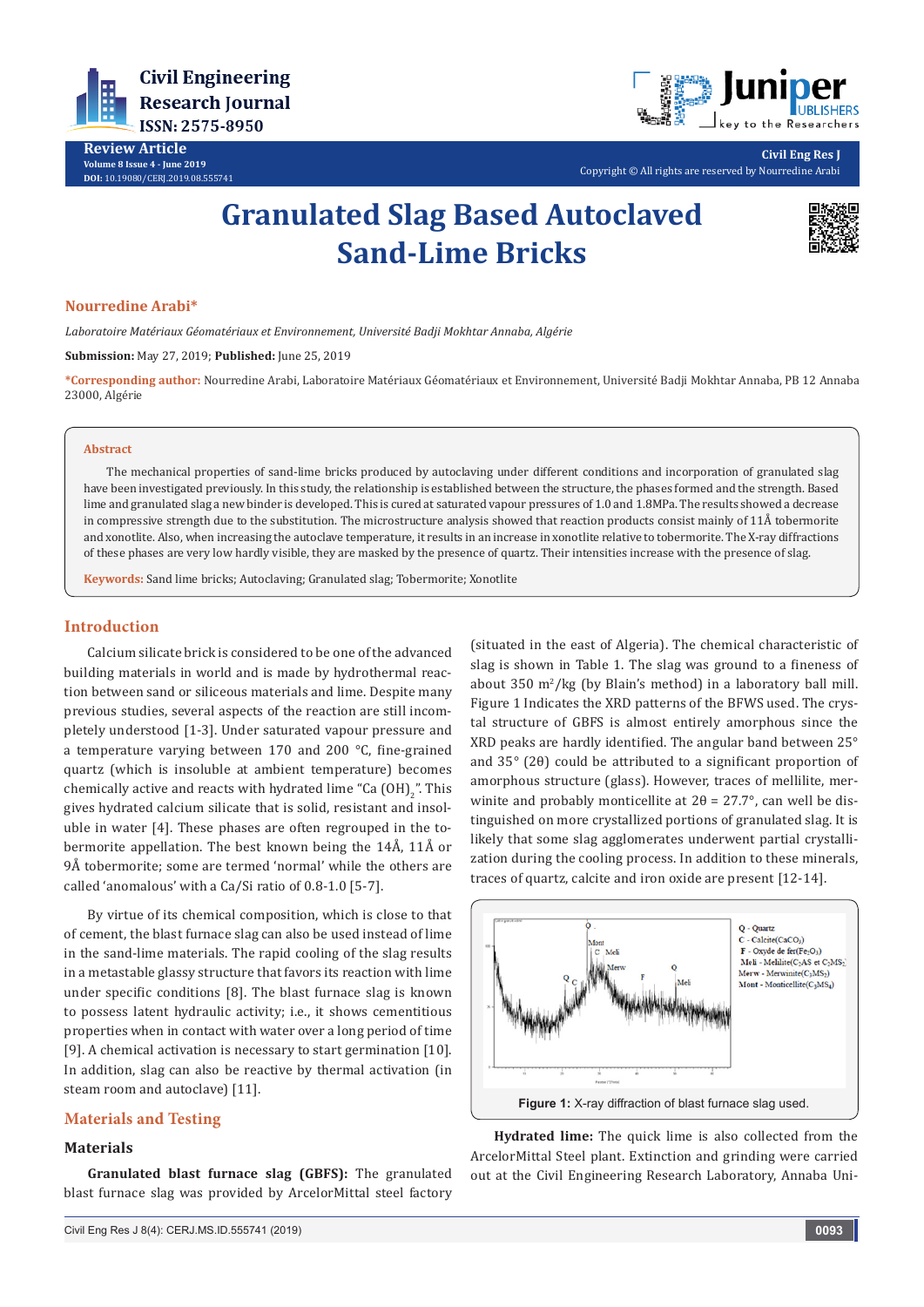versity. The chemical composition of the hydrated lime is given in Table 1. The X-ray diffraction diagram (Figure 2) shows a mineralogical composition of the hydrated lime primarily composed of portlandite Ca  $(OH)_{2}$ . The presence of calcite is also noted. This is likely to be the result of carbonation of the portlandite. The brucite Mg  $(OH)_2$  (magnesium hydrate) is also identified: the  $\,$ limestone being slightly dolomitic.



**Table 1:** Chemical analyses of initial compounds.

**Sand:** The sand used in this work is collected from the siliceous dune sand of El-Kala area, eastern Algeria. It was ground to a specific area of  $232.5\,\text{m}^2/\text{Kg}$  and its chemical composition is given in Table 1.

**Testing:** To characterize the autoclaved sand-lime bricks, the cylindrical samples of 50mm in diameter and slenderness ratio of 2 were made by pressing in a hydraulic machine at a pressure of 20MPa. On the basis of previous study (Arabi 1988), a mixture of 20% hydrated lime and 80% ground sand was then humidified to 10% water. The granulated slag replaces hydrated lime partially. The samples were then put in a laboratory autoclave apparatus with 1.0 and 1.8MPa saturated vapour pressure corresponding to temperatures of 176° and 204 °C respectively. The cyclic treatment in autoclaving was 10 hours: 2 hours of progressively rising temperatures followed by 6 hours conservation at constant temperature then 2 hours of cooling by ventilation. The average of three tests results for each mixture was taken to characterize the compressive strength.

| (% in mass)                   | SiO <sub>2</sub> | CaO   | <b>MgO</b> | $Al_{\circ}O_{\circ}$    | Fe <sub>3</sub> O <sub>3</sub> | Ti <sub>O</sub>          | MnO                      | K <sub>0</sub> | $Na_0$ | Ba <sub>0</sub>          | Loss on gnition |
|-------------------------------|------------------|-------|------------|--------------------------|--------------------------------|--------------------------|--------------------------|----------------|--------|--------------------------|-----------------|
| Granulated blast furnace slag | 35.68            | 42.17 | 7.49       | 7.92                     | 0.5                            | 0.29                     | 3.04                     | 0.51           | 0.29   | 1.74                     |                 |
| Lime                          | 0.54             | 70.53 | 1.16       | $\overline{\phantom{a}}$ | 0.28                           |                          | $\overline{\phantom{0}}$ |                |        | $\overline{\phantom{0}}$ | 25.35           |
| Sand                          | 96.1             | 0.18  | 0.9        | 1.7                      | 0.83                           | $\overline{\phantom{0}}$ | $\overline{\phantom{0}}$ | 0.29           |        | $\overline{\phantom{0}}$ |                 |

## **Results and Discussion**

Figure 3 shows the compressive strength under the influence of effects: replacement rate the hydrated lime by granulated slag and the saturated vapour pressures in autoclave. Replacing hydrated lime by granulated slag as a binder, induces a significant reduction in compressive strength. It is slightly affected when the slag percentage is less than 40% and significant with higher percentages.



The mechanical strength is observed to improve significantly when the saturated vapor pressure, inside the autoclave, ranges from 1.0 to 1.5MPa. On the other hand, for the case of 1.5 to 1.8MPa saturated vapour pressure a slight improvement is noticed Figure 3. A significant increase of curing temperature can result in the phase breakdown followed by recrystallisation of other phases with weaker properties at microscopic scale (or at crystal scale). In the work reported by Black et al. [15]. concerning xonotlite and was not general to hydrothermally formed

phases, an increasing synthesis temperature led to larger crystals, but the crystals also appeared to have split along their length. This case is also observed in this study: there is a conversion of the tobermorite to xonotlite. Figure 4 shows well-crystallized tobermorite in the form of dense and entangled platelets, whereas xonotlite is in the form of very fine interwoven needles Figure 5. However, at material scale the interleaving of xonotlite needles insures an improvement of mechanical strength.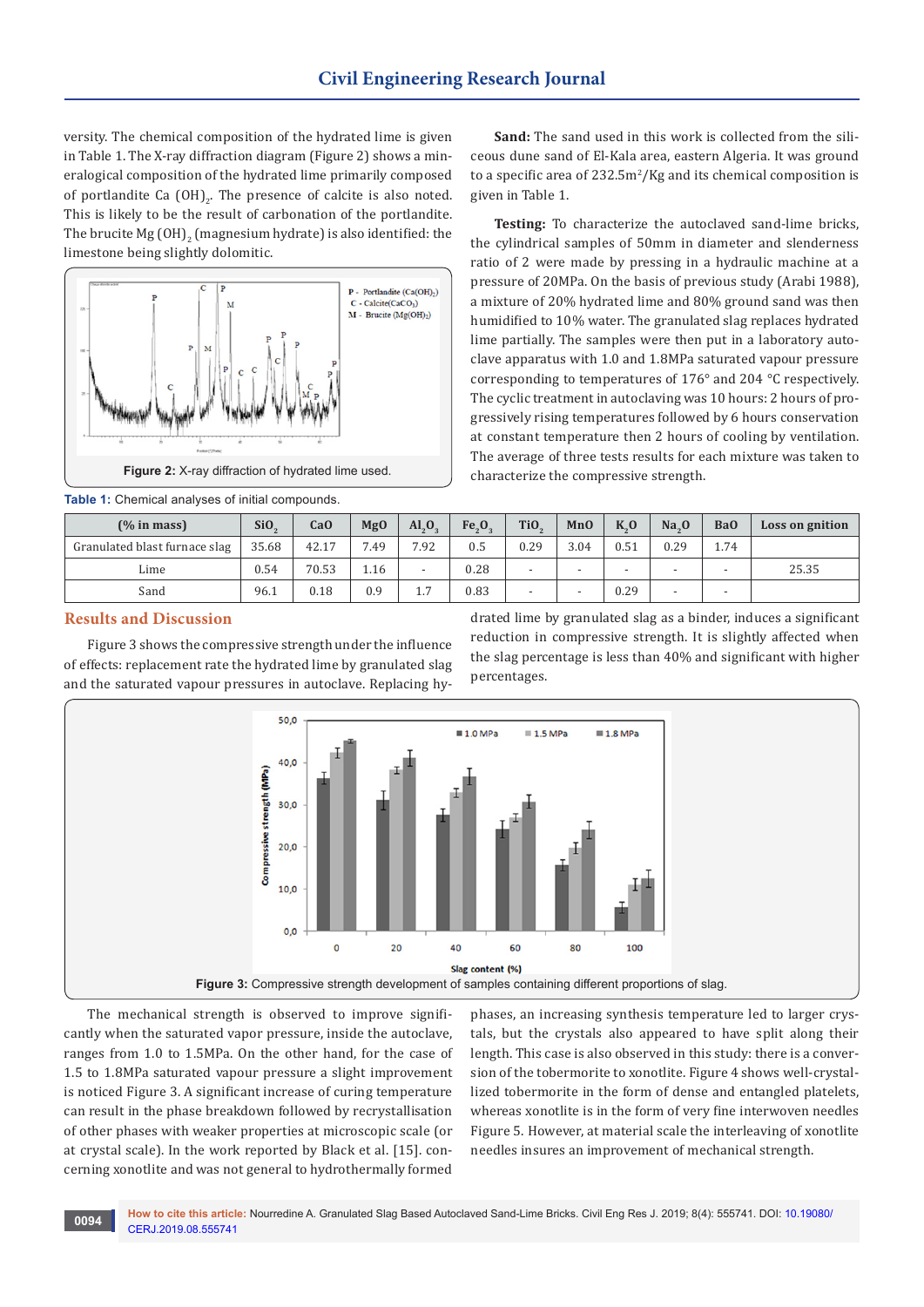

The X-ray powder diffraction patterns Figure 6 shows a significant presence of portlandite in the sample without slag. The decrease of portlandite is induced by pozzolanic effect when the slag partially replaces hydrated lime, is also due to dilution. Portlandite disappears completely for mixtures to 60 and 100% granulated slag. The XRD patterns show at used temperatures and in the presence of slag, the poorly crystallized phases appear. The spectral line more visible is located at 7.8° 2θ; the XRD patterns from sample without slag do not show clearly.

## **Conclusion**

It should be underlined the complexity of the  $CaO-SIO_{2}$ -H<sub>2</sub>O system under hydrothermal reaction and saturated vapour pressure is widely discussed for many years. The presence of slag with almost a complete amorphous structure under such conditions, does not release new hydrate phases other than those known in similar conditions. The relatively high concentration of calcium ions is required for hydrate formation; the presence of lime is found to be essential as an activator for slag. The mechanical strengths are closely related to composition of mixtures. It was estimated that the increment of temperature has not an influence significant in improving resistance (in this study). However, the temperature acts much more on the morphology and crystalline degree of C-S-H. The usual forms of tobermorite and xonotlite are distinct and are not disturbed by the presence of slag. The investigation of phases by X-ray diffractograms is complicated by the presence of quartz (well crystallized and intensities that mask other phases).

## **Acknowledgement**

The authors express there thanks to Joseph Le Lannic and Francis Goutefangeas, CMEBA Rennes1 University (France), for their assistance with scanning electron microscopy.